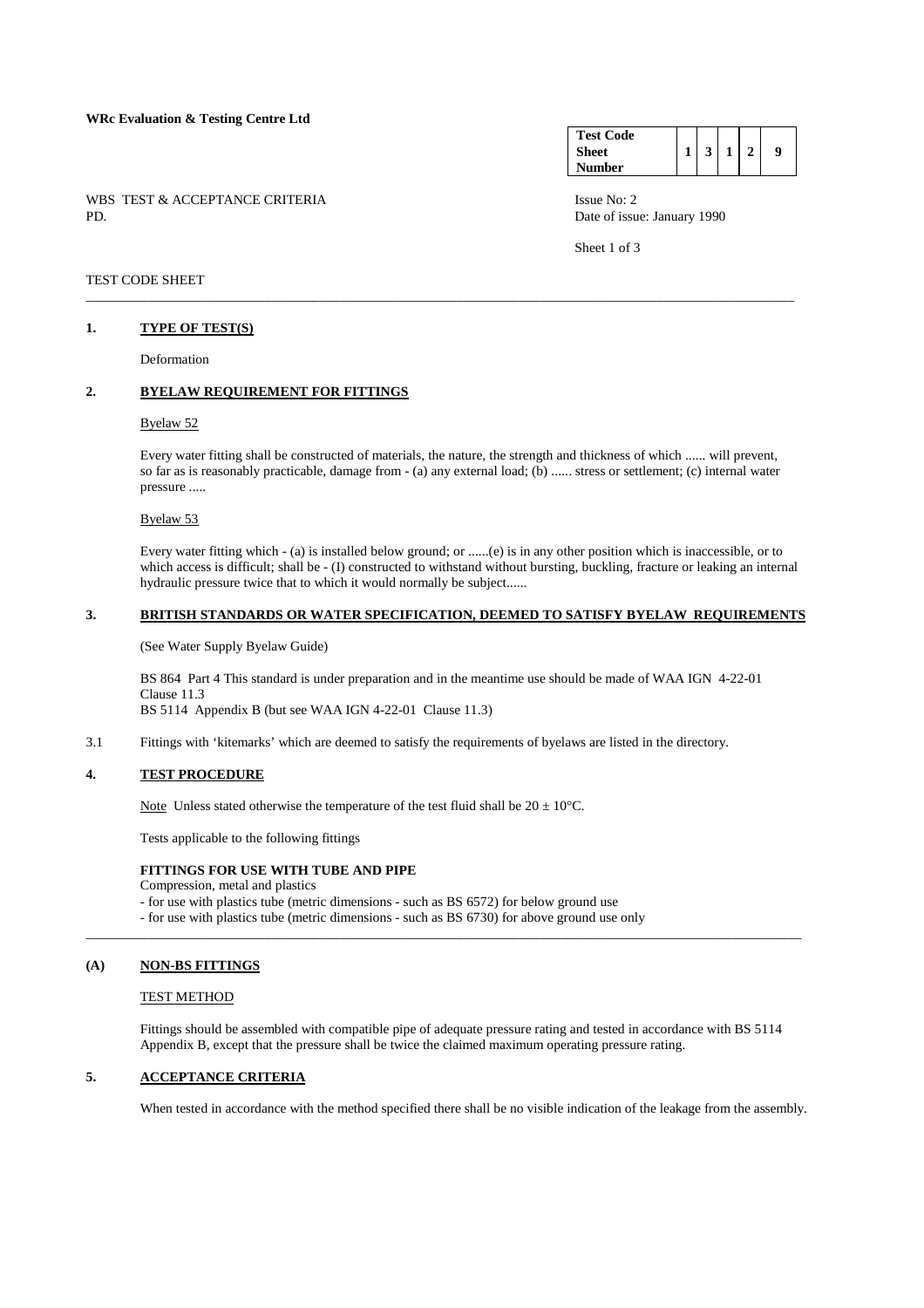| <b>Test Code</b> |                |                |   |
|------------------|----------------|----------------|---|
| <b>Sheet</b>     | 3 <sup>1</sup> | 1 <sup>1</sup> | 9 |
| <b>Number</b>    |                |                |   |

 Issue No: 2 Date of Issue: January 1990

Sheet 2 of 3

## **(B) BS FITTINGS**

In accordance with the relevant extracts given below.

#### (i) **COMPRESSION FITTINGS OF COPPER AND COPPER ALLOY FOR POLYETHYLENE PIPES WITH OUTSIDE DIAMETERS TO BS 5556 (METRIC)** (Derived from BS 864: Part 4)

\_\_\_\_\_\_\_\_\_\_\_\_\_\_\_\_\_\_\_\_\_\_\_\_\_\_\_\_\_\_\_\_\_\_\_\_\_\_\_\_\_\_\_\_\_\_\_\_\_\_\_\_\_\_\_\_\_\_\_\_\_\_\_\_\_\_\_\_\_\_\_\_\_\_\_\_\_\_\_\_\_\_\_\_\_\_\_\_\_\_\_\_\_\_\_\_\_\_\_\_\_\_\_

### TEST METHOD

 Clause 11.3 - Hydrostatic test when subjected to bending stresses When tested in accordance with Appendix B of BS 5114: 1975 at a pressure of 24 bar for one hour (subject to WBS working tolerances) neither the fitting nor the joint shall show any sign of leakage.

\_\_\_\_\_\_\_\_\_\_\_\_\_\_\_\_\_\_\_\_\_\_\_\_\_\_\_\_\_\_\_\_\_\_\_\_\_\_\_\_\_\_\_\_\_\_\_\_\_\_\_\_\_\_\_\_\_\_\_\_\_\_\_\_\_\_\_\_\_\_\_\_\_\_\_\_\_\_\_\_\_\_\_\_\_\_\_\_\_\_\_\_\_\_\_\_

## (ii) **PERFORMANCE REQUIREMENTS FOR JOINTS AND COMPRESSION FITTINGS FOR USE WITH POLYETHYLENE PIPES** (Derived from BS 5114)

#### TEST METHOD

Appendix B

Hydrostatic (hydraulic) pressure test when subjected to bending stresses

B.1 Form of test specimen. The test specimen shall consist of a polyethylene pipe of the same size and pressure rating as the fittings to be tested, and of length such that the free length after the fitting has been connected is 10 times the pipe diameter.

Two fittings of the type to be tested shall be mounted at the ends of the pipe according to the fittings manufacturer's specification, and in such a way as to be suitable for the pressure test described in appendix A.

- B.2 Apparatus. The apparatus shall consist of bending gauge having a bearing length 1 equal to three quarters of the free length L between fittings. The bearing shall have a radius R equal to a value in millimetres of 15 times the nominal diameter of the pipe under test for class  $C^x$  pipe and a value in millimetres of 20 times the nominal diameter for class 'D<sup>x</sup> pipe. A suitable apparatus is shown in figure 2.
- B.3 Procedure. Set up the test specimens on the bending gauge in such a way that bending stresses are supported by the fittings. Fit the pipe to the bending gauge over its entire leaving equal free lengths of pipe at each end.

Apply the specified test pressure as described in Appendix  $A<sup>x</sup>$  and inspect the specimens for any signs of leakage.

 $\mathcal{L}^{\mathbf{x}}$  $(^x$  See WAA IGN 4-22-01, Clause 11.3)

> 11.3 Hydrostatic test when subjected to bending stresses. When tested in accordance with Appendix B of BS 5114: 1975 at a pressure of 24 bar for one our, neither the fitting nor the joint shall show any sign of leakage.